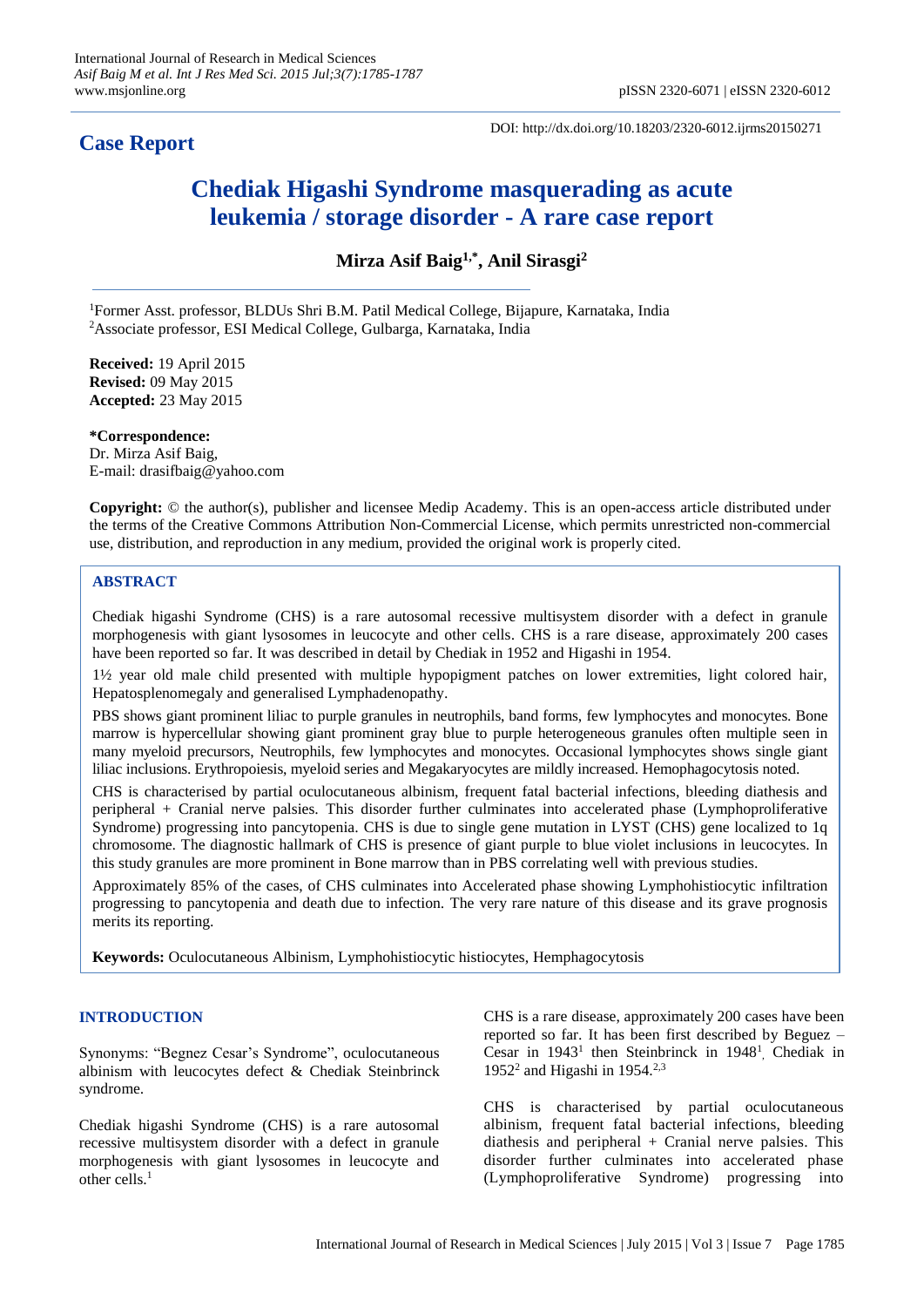pancytopenia<sup>1</sup>. Molecular Defect is (CHS<sup>1</sup>) Lyst gene mutation which codes for lysosomal tracking protein.

The diagnostic hallmark in CHS is Giant purple- blue violet inclusions in neutrophils, myeloid precursors, Lymphocytes and monocytes. These are Azurophilic & specific granules.

### **CASE REPORT**

1½ year old male patient presented with generalized lymphadenopathy, massive, hepatosplenomegaly. On physical examination child had multiple hypopigment patches on lower extremities, light colored hair and generalised Lymphadenopathy.

Bilateral crepitations were noted. Abdominal examination shows Lymphadenpathy, massive hepatomegaly (10 cms) & Splenomegaly.

#### *Lab investigations*

PT- 70, PTT- 120, INR= 6.3, WBC- 4,700, HGB -5.8 & Plt- 66 Cr-38.2 LDH – 950 Triglycerides - 3.69 Serium Ferrittin – 19024 ALT & AST are Increased.

Peripheral smear shows giant prominent liliac to purple granules in neutrophils, band forms, lymphocytes and monocytes. Bone Marrow Aspiration is hypercellular showing giant prominent gray blue to purple heterogeneous granules often multiple seen in many myeloid precursors, Neutrophils, few lympocytes and monocytes. Erythropoiesis, myeloid series and Megakaryocytes are mildly increased. Hemophagocytosis noted.

#### Comment: Chediak – Higashi syndrome.



**Figure 1: 100 x 10X; MGG Stain – large prominent liliac to reddish purple Intracytoplasmic Granule.**

#### **DISCUSSION**

CHS is rare AR disorder with a defect in granule morphogenesis with giant lysosomes in leucocytes mainly in neutrophils and other myeloid series cells, and less commonly in Lymphocytes, monocytes and rarely in erythroid series cell.<sup>1</sup>



**Figure 2: 100 x 10X; MGG Single large and Multiple small Purplish Intracytoplasmic Granules.**



#### **Figure 3: 100 x 10X; MGG – Multiple small purple intracytoplasmic Granules.**

CHS was first described by Bequez-cesar<sup>11</sup> in 1943 in 3 siblings presenting with similar clinical features. Steinbrink, chediak $8,9$  a Cuban in 1952 and Higashi a Japanese in  $1954$ .<sup>10</sup> In 1955 Sato Coined the eponym Chediak Higashi sydrome<sup>12</sup>

CHS is characterised by partial oculocutaneous albinism, frequent fatal bacterial infections, bleeding diathesis and peripheral + Cranial nerve palsies. This disorder further culminates into accelerated phase (Lymphoproliferative Syndrome) progressing into pancytopenia. 1

**Molecular genetics:** CHS is due to single gene mutation in LYST (CHS<sup>1</sup>) gene localized to 1q chromosome. These gene codes for Lysosomal tracking protein which regulates microtubule mediated, Lysosomal fusion<sup>6</sup> this leads to accumulation of giant lysosomal granules in variety of cells like leucocytes, melanocytes, keratinocytes, This leads to defective phagocytosis and chemotaxis. Also there is platelet storage pool defect.

The Clinical Features are the Cream to slate gray coloured skin with silvery hairy and recurrent bacterial infections (Staphylococcus). Oculocutaneous Albinism is one of the prominent features. Patient may have photophobia and Strabismus.